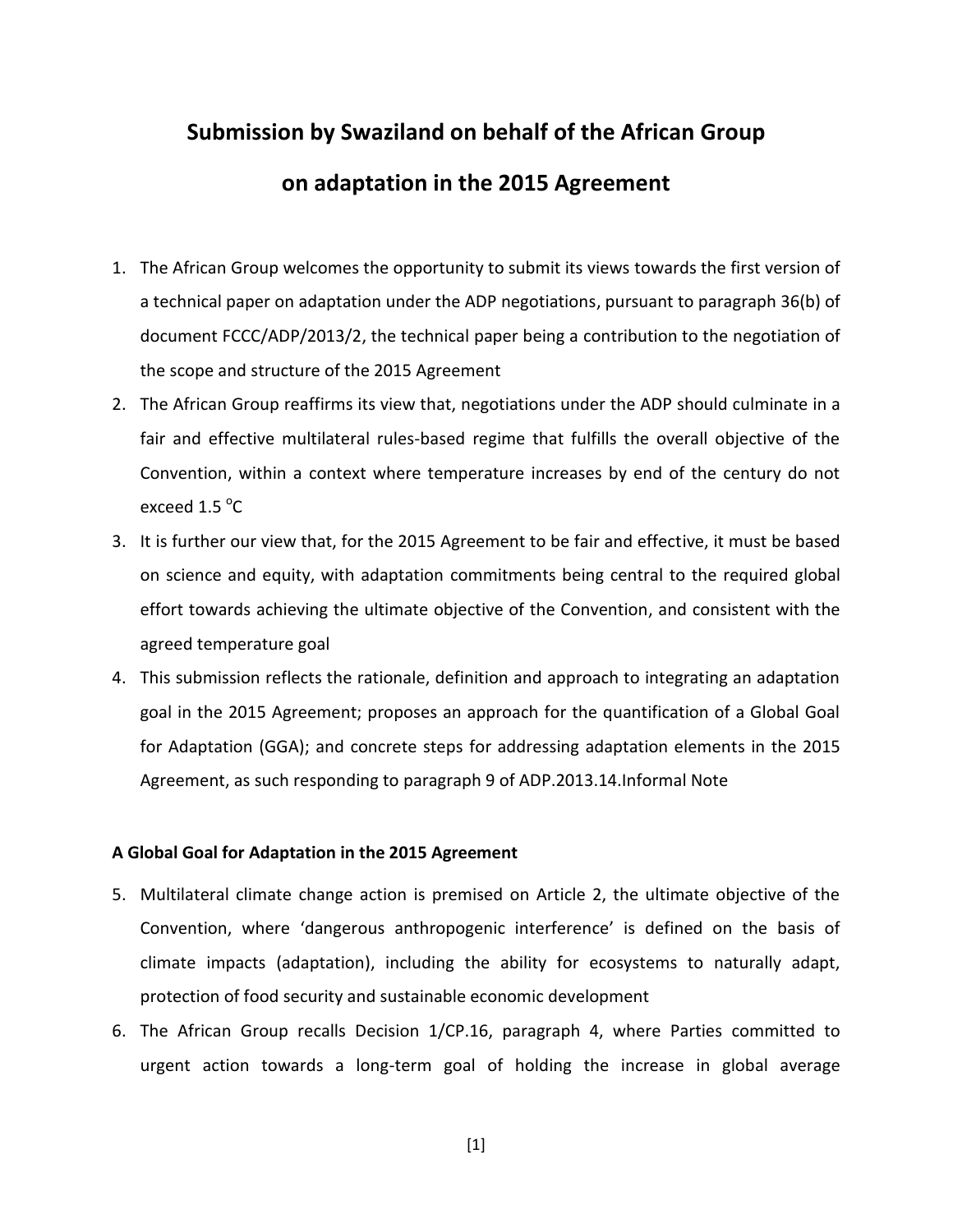temperature to below  $2^{\circ}$ C above preindustrial, with provisions for reviewing that goal, including towards  $1.5^{\circ}$ C, as such Parties defined unacceptable anthropogenic interference

- 7. Further recalling Article 4.4, 4.3 and 4.5, developed countries including those in Annex II have the obligation to assist developing countries in meeting costs of adaptation, including transfer and access to environmentally sound technologies; such adaptation support should be commensurate with an agreed temperature goal
- 8. The Convention therefore provides for clear basis for adaptation obligations that should underlie commitments by Parties, according to their common but differentiated responsibilities and respective capabilities, where developed countries including those in Annex II should provide support commensurate with science and the temperature goal
- 9. The African Group proposes a Global Goal for Adaptation (GGA) recognising that, the agreed temperature goal has a concomitant level of climate impacts and costs; further that the resultant temperature scenario depends of the level of mitigation effort by Parties for each commitment period under the 2015 Agreement
- 10. The adaptation costs associated with the long-term goal shall constitute the GGA, where there will be an *ex ante* determination of such costs based on the long-term goal, envisaged climate impacts and the required finance and technology support
- 11. With Parties having submitted initial commitments for mitigation, finance and technology support, an adjustment based on the realisable temperature scenario, where ring-fenced finance and technology support for adaptation will be decided for a commitment period, with the process forming part of the periodic Review agreed to in Decision 1.CP/16 for subsequent commitment periods

## **A methodological Approach to the Global Goal for Adaptation**

12. The African Group recognises advances in scientific understanding to deal with the complexity in the computation of adaptation costs, due to the spatial dimensions of adaptation (local, sub-regional, national, regional), as well as a number of options in responding to climate change, however does not condone inaction due complexity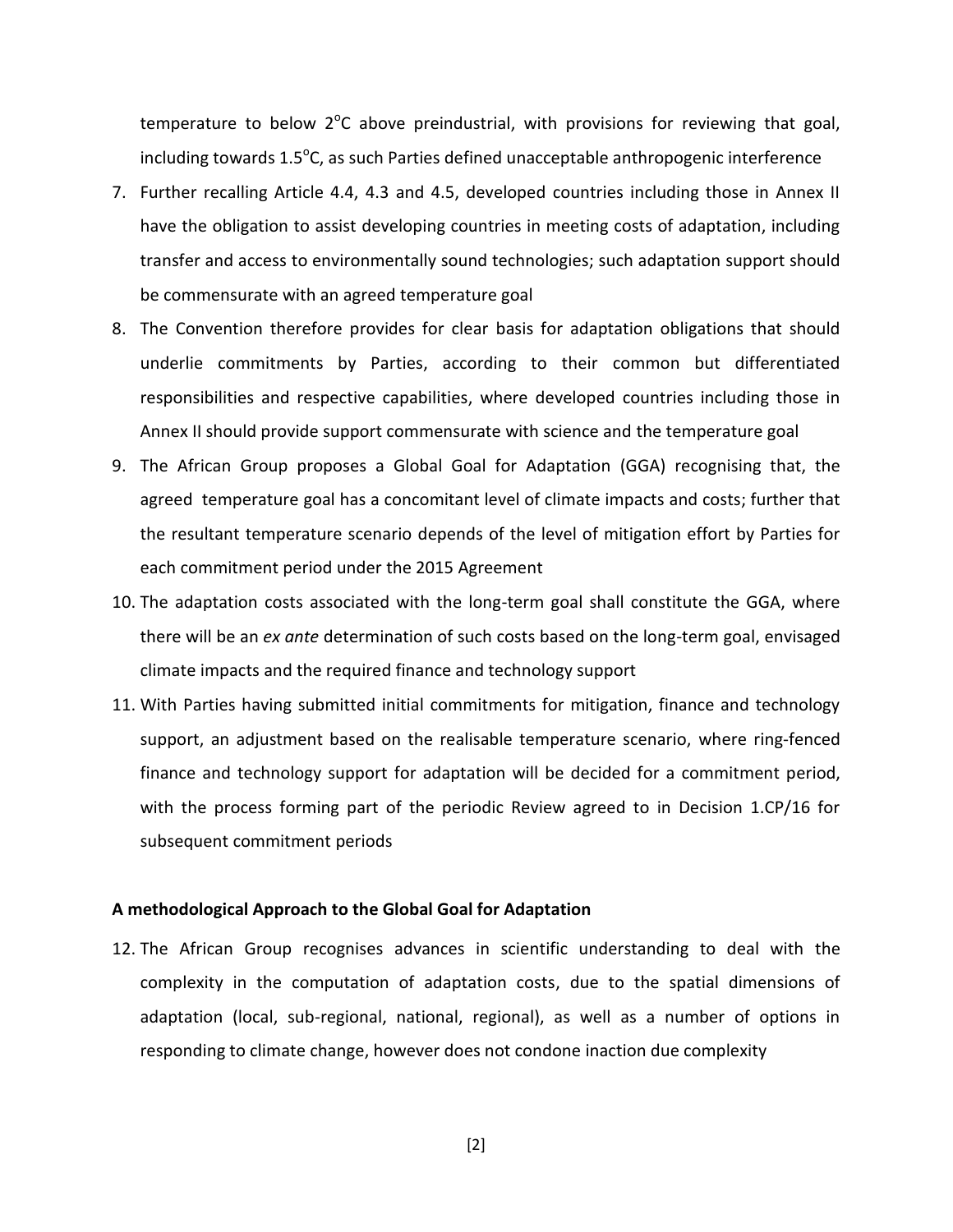- 13. It is in that context that the quantification of adaptation needs and costs require a sciencebased and objective basis upon which the global obligation for adaptation, and full operationalisation of the ultimate objective of the Convention can be achieved, considering multiple methodologies
- 14. The African Groups presents a 4 step methodological approach<sup>1</sup> for the determination of adaptation needs and costs for any commitment cycle as follows,
	- a. Based on an ensemble of Regionally Downscaled Models, project the probability of incidence of climate impacts, consistent with a RCP scenario for  $0^{\circ}$ C,  $1^{\circ}$ C,  $2^{\circ}$ C,  $3^{\circ}$ C in the developing country regions of the world
	- b. Computation of probability density curves for the impacts under each of the temperature scenarios for the duration of the commitment period, as such reflecting the median magnitude of impacts during the period
	- c. From records establish an average costs per disaster for specific regions, which in association with the probability density curves presents a cost curve, of which the sum of costs for the impacts for a region/country during a commitment cycle reflect incremental adaptation needs
	- d. The difference in median costs from the  $0^{\circ}$ C for the resultant temperature scenarios based on commitments for a commitment period therefore reflect the GGA for the commitment period, which is a global obligation in respect of supporting developing country adaptation action
- 15. Several studies have been undertaken to estimate the costs of adaptation, with some of the methodologies reflected in the document titled 'The costs of adaptation to climate change in Africa' October 2011, African Development Bank, and others that the group is exploring for presentation in the UNFCCC negotiations.

l

<sup>&</sup>lt;sup>1</sup> Adapted from Ngwadla, X., Engelbrecht, F., LAndman, W., Bopape, M. & Muckandal, J. 2013. A Conceptual and Methodological Approach to a Global Goal for Adaptation. Council for Scientific and Industrial Research of South Africa. Technical Working Paper in progress.